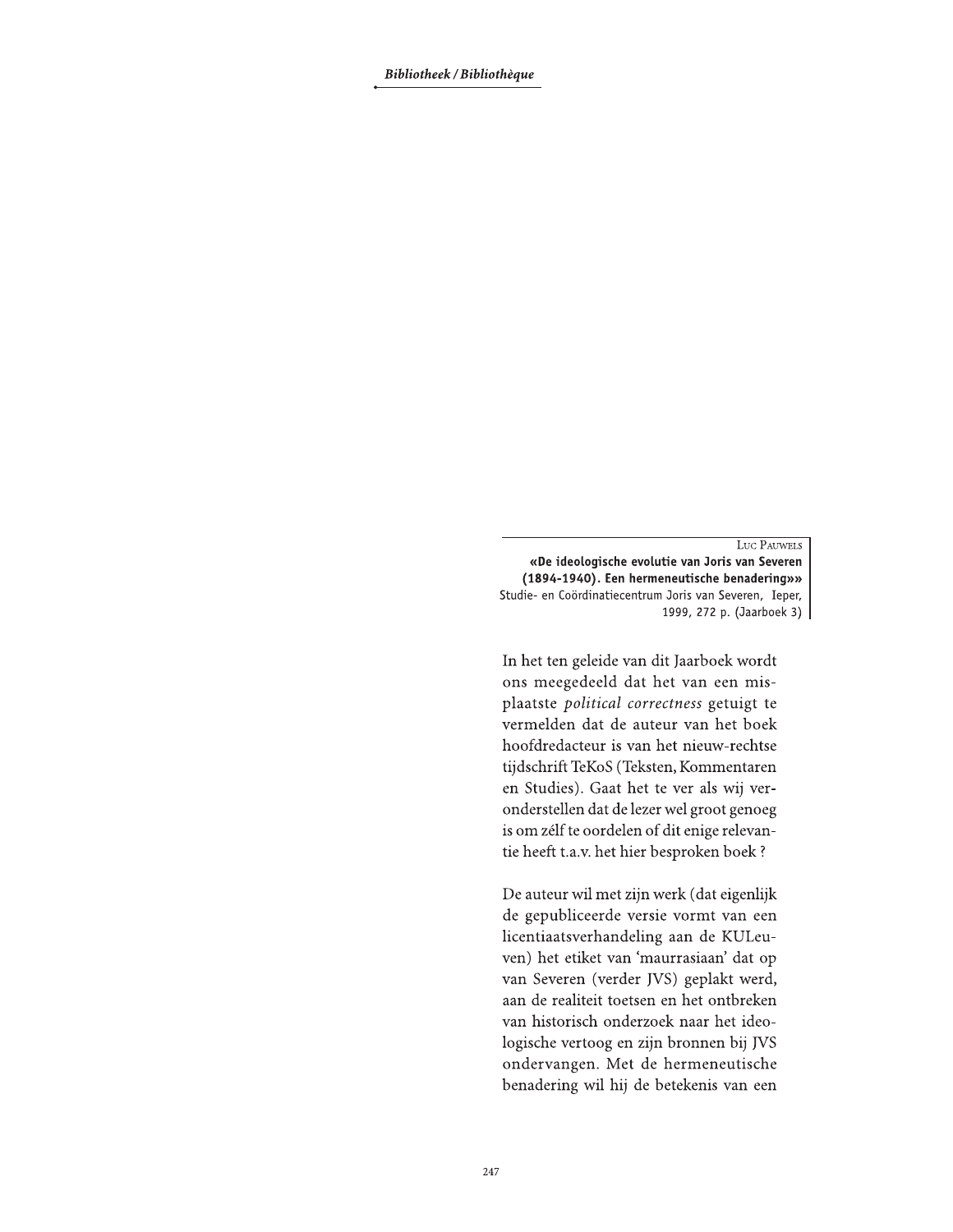aantal door JVS gebruikte begrippen in hun tijdskader onderzoeken om anachronistische interpretaties te voorkomen. Het gaat dus om de betekenisverschuiving van de gebruikte begrippen via een uitputtende bronnenstudie.

Na een inleidend theoretisch hoofdstuk begint Pauwels eerst met een ideologischbiografische schets van JVS. Ik haal enkele opvallende stellingen of interpretaties aan. Zo zet hij vraagtekens bij het zgn. conservatieve en franskiljonse milieu waarin JVS opgroeide; het christelijk-sociaal-Vlaamse element à la Verriest speelde een grotere rol dan men vermoedt. In zijn vroegste flamingantische fase komt ook "een flinke scheut" socialisme voor en is de invloed van Vermeylen merkbaar. Vanaf 1917, aan het front, begint de Russische revolutie hem te fascineren. Maar als Pauwels stelt dat "de grote nood van zijn volk hem (JVS) heeft aangegrepen" en daaraan een vrij verward citaat (p. 57) koppelt als bewijs van een stevige sociale bekommernis, lijkt mij dit toch wel wat gemakkelijk. Verder stelt Pauwels trouwens zelf dat het om oppervlakkige, modieus-linkse ideeën ging. In de eerste naoorlogse jaren denkt JVS ook veel aan volksverheffing; van Maurras heeft hij ondertussen nog geen letter gelezen. Zijn geesteskind, het culturele tijdschrift Ter Waarheid, verliest in 1921-24 niet alleen 'linkse' (Mussche) maar ook - waar men minder op wijst - 'rechtse' (Moens) medewerkers. En de dandy JVS, 28 jaar, komt tot volwassenheid, wat zich volgens de auteur uit in een terugkeer naar een "goed-burgerlijke stijl van ten lande" en naar het sociale ultramontanisme van zijn geboortedorp Wakken. De eerdere partijpolitieke activiteiten van JVS begin jaren twintig waren volgens Pauwels overi-

gens die van "een pragmatisch democraat (...) met een links-revolutionaire agenda die op onverholen dictatuur was gericht". Dat lijkt mij al even onduidelijk als vele citaten van JVS zelf. Maar goed, de stelling van de auteur hier is dat IVS zich ontwikkelde van een voorstander van een dictatuur in linkse zin naar een voorstander van een rechts autoritair regime en dat hij, anders dan by. Lode Wils suggereert, eigenlijk altijd al een tegenstander van de democratie was.

In 1928-29 begint JVS meer en meer te denken aan het leninistische model van de kaderpartij. Het vormt voor hem een "technisch" voorbeeld, voegt Pauwels er aan toe. Minder kan men de auteur volgen als hij over diezelfde pre-Verdinasojaren zegt dat JVS via het corporatisme van Quadragesimo Anno het Vlaams-nationalisme voorzag van een "stevig uitgewerkte (mijn cursivering) sociale doctrine". Wel is het goed dat erop gewezen wordt dat de beweging in haar eerste en succesvolste maanden niet over een programma, noch een beginselverklaring beschikte. Het vergelijken van de toenmalige weliswaar "niet uitsluitend fascistische" toon van JVS ("grimmig, geëxalteerd, élan, vitalistische sfeer van actie en levensverheerlijking, heroïsch pessimisme") met André Renard in 1960-61, Lefèvre tijdens de schoolstrijd en Spaak tijdens de koningskwestie lijkt mij dan weer met de haren getrokken. In elk geval is die geëxalteerde stemming van 1931 in 1933 volledig verdwenen, aldus Pauwels (heeft ooit iemand de vraag gesteld of JVS niet wat manisch-depressief was ?) en komt er opnieuw een ommezwaai naar het katholicisme van zijn jeugd. Het is dan dat het Verbond naar een Orde zal beginnen evolueren.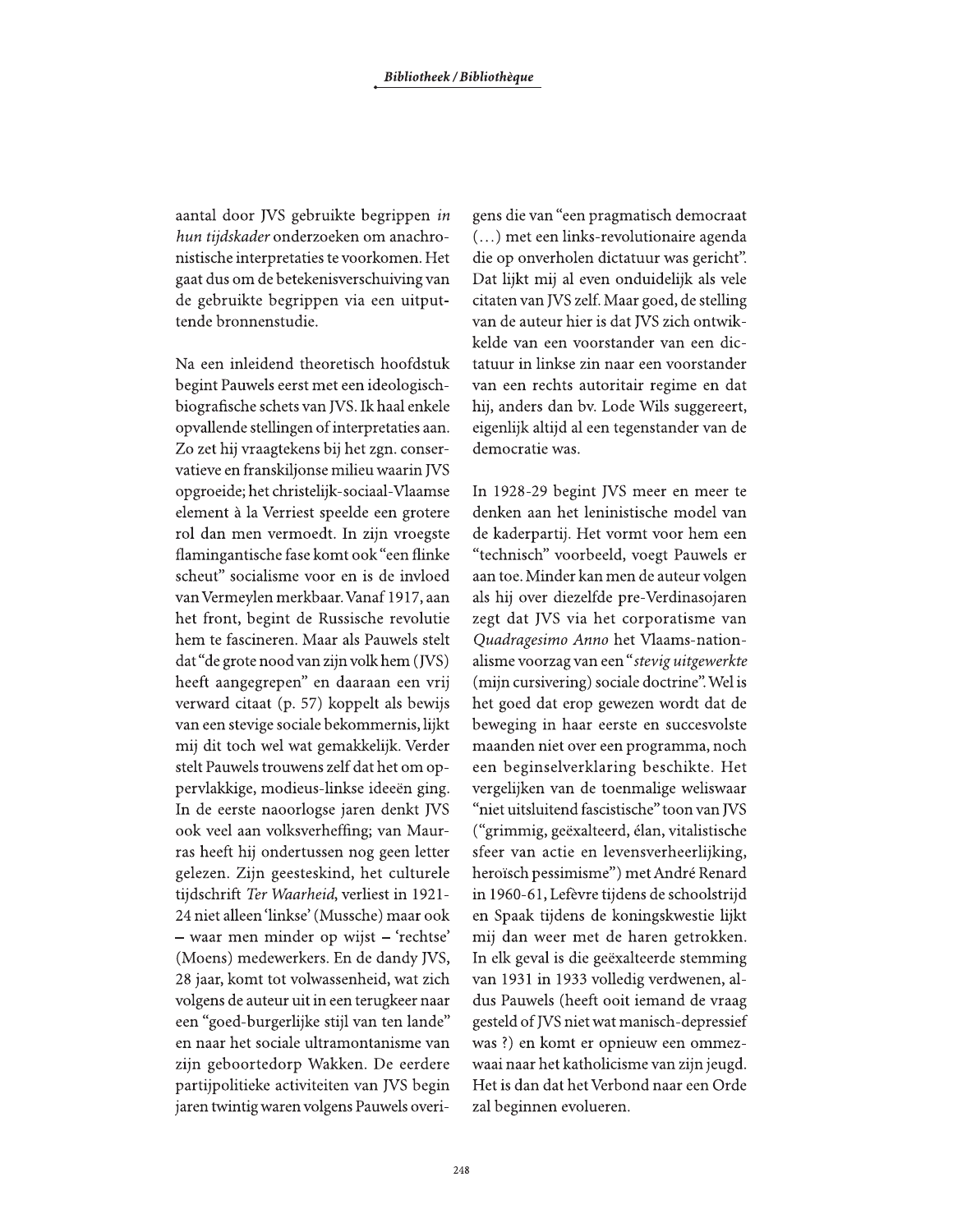In 1934 volgt de fameuze nieuwe marsrichting, volgens de auteur veel minder spectaculair dan men ze voorgesteld heeft: een eventuele, vrijwillige (con)federale band van Wallonië met Dietsland. De verdere evolutie hiervan zal trouwens zorgen voor een aanvaarding van JVS door het establishment. Pauwels ziet er nog een andere oorzaak voor : "een langzame beweging in meer democratische richting". Voor de auteur blijkt dat uit het beroep van JVS op... de la Tour du Pin ! Maar was die nu precies niet een van de antirevolutionaire boegbeelden, voorstander van een christelijke organicistische orde? Zou men trouwens niet eerder kunnen stellen dat veeleer het conservatieve establishment in anti-democratische richting evolueerde, dan JVS in democratische ?

Wanneer Pauwels dat alles en nog veel meer tenslotte ordent, komt hij in het verwarrende levensgevecht van JVS tot een vijftal fasen. Bovenop diens ultramontaanse gezinsachtergrond wordt deze tijdens zijn college- en universiteitsjaren flamingant. Aan het IJzerfront komt het tot een links nationaal-revolutionair ontwaken; vanaf 1923 volgt na een geloofscrisis "een meer ultramontaans gekleurd Vlaams en Diets nationalisme, met fascistische inspiratie en vormgeving vanaf 1930". Na 1934 plooit JVS terug op een "eigenzinnig Spartaans conservatisme" met katholieke fundamenten.

Na deze proeve van biografie volgt in het tweede en langste deel van de studie het onderzoek van de evolutie van de begrippen vervat in de naam (nationaalsolidarisme en Diets Rijk) en de leuze (orde) van de beweging en van de centrale begrippen in het ideologisch vertoog van JVS, (zoals daar zijn bolsjewisme, doctrine, corporatieve orde, kaderpartij/massa, aristocratie, machtsverwerving enz.). Pauwels begint met erop te wijzen dat het programma van het Verdinaso als bron niet veel voorstelt. N.a.v. een dateringskwestie van een van de latere uitgaven ervan situeert hij de onafhankelijkheidspolitiek overigens in het kader van "een groeiend wantrouwen t.o.v. het buitenlandse beleid van nazi-Duitsland". Maar ging de onafhankelijkheidspolitiek nu net niet in de àndere richting, zeker in de praktijk ?

Een na een en in detail passeren nu de door de auteur uitgekozen begrippen en hun inhoudelijke evolutie in de tijd de revue. Hij maakt hierbij gebruik van een aantal nieuwe of weinig gebruikte bronnen, o.a. de (niet raadpleegbare) verzameling van de neef van JVS waarin correspondentie, politieke en literaire documenten, dagboeken en agenda's van JVS. Deze laten Pauwels toe elementen aan te brengen die mee een verklaring bieden voor het op eerste zicht dikwijls incoherente in het optreden van JVS. Een paar voorbeelden. Onderzoek van de evolutie van de trefwoorden 'Het Dietse Rijk' en 'de Nederlanden' wijst op vier fasen. Het laat de auteur toe te besluiten dat JVS oude en nieuwe begrippen die hij lanceert, bijna steeds een tijdje laat overlappen om de verschuivingen in natie-opvatting beter te laten 'glijden'. Andere belangrijke conclusie : het belang van de nieuwe marsrichting van 1934 werd overschat; de echte cesuren komen pas bij de overgang van de tweede naar de derde (vanaf medio 1936) en vooral de vierde fase (vanaf medio 1937) wanneer het taalkundige Dietsland-begrip volledig wordt verlaten voor een historisch-geopolitiek Dietse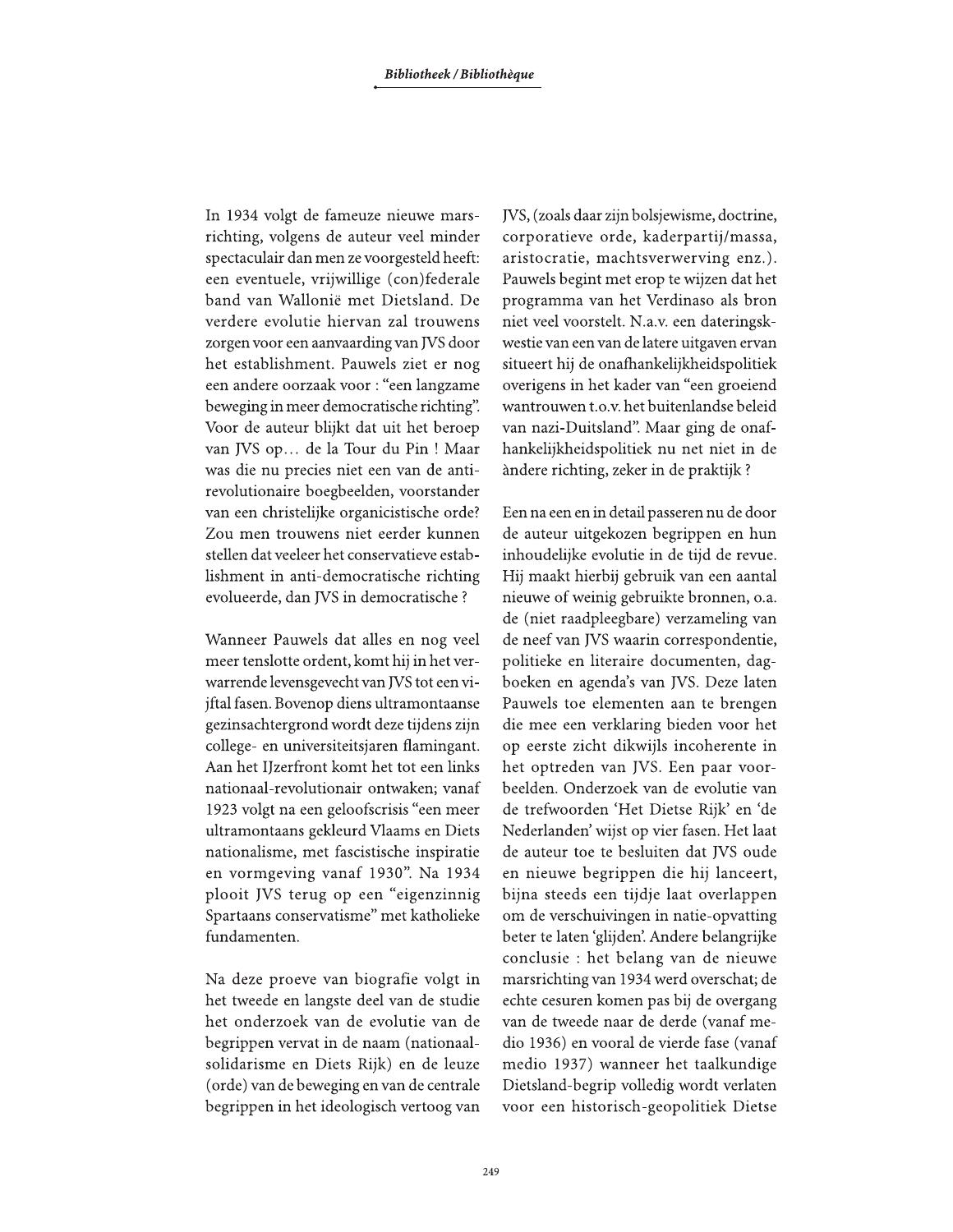Rijk-nationalisme. De trefwoorden 'leer' en 'doctrine' laten Pauwels toe het hameren van JVS op een leer vast te stellen, het tegenovergestelde van Maurras' stelling "politique d'abord", waarmee de auteur een van zijn vraagstellingen beantwoordt. De begrippen 'Corporatieve orde' en 'corporaties' blijven eerder vaag; Pauwels lijkt te impliceren dat dit gewild was (om eventuele machtsdeelname niet te hinderen ?). Onder 'Orde' blijkt het verschil met een kaderpartij : de eerste functioneert als statisch voorbeeld dat waarden wil hoeden, de tweede als dynamische voorhoede die attitudes wil wijzigen. En wie 'orde' zegt, zegt ook 'regel'. De auteur publiceert de 'Leefregel' uit 1937 (?), een tot nu toe onbekend stuk, in extenso. Het ademt overigens eerder een 'Club De Zwarte Ridders'-sfeertje uit dan dat van een orde-regel...

Bij 'Aristocratie' wijst Pauwels erop dat het dikwijls geciteerde "vroege extreemrechtse 'je ne suis pas démocrate" van JVS uit 1917 past in een breder "vroeg extreem-links" citaat waarin de lof wordt gezongen van het Russische volk en de (februari-)revolutie. 'Geweld' dan weer laat toe het positieve gebruik van de term chronologisch precies te situeren, nl. enkel in de 'bolsjewistische' periode. Laatste voorbeeld : 'Democratie'. De auteur benadrukt het dikwijls stereotypische schelden van JVS op de democratie. Maar ook daar zit weer een evolutie in. Na een korte democratische periode (Verriest, Vermeylen!) volgt een periode van linkse anti-democratische inspiratie, daarna een vanuit rechtse invalshoek, wat rond de nieuwe marsrichting zijn hoogtepunt kent (misschien als compensatie voor het inbinden qua anti-belgiscisme, oppert

Pauwels). Bij die veronderstelde filiatie communisme-fascisme (want bedoelt de auteur dat niet ?) gaat de auteur toch wat losjes heen over het verschil tussen formele en inhoudelijke overeenkomsten. Hoe dan ook wordt het anti-democratische later weer wat getemperd en komt bij JVS de corporatistische maatschappij-ordening op de voorgrond, een toen, zeker in katholieke kring, breed geaccepteerde "en als volop democratisch aanzien alternatief voor het partijenstelsel". Het hangt er natuurlijk vanaf wat de auteur hier onder 'democratisch' verstaat...

Een laatste element dat onderzocht wordt, is de oorlogslectuur en de bibliotheek van JVS als bronnen voor de studie van zijn ideologie. De oorlogslectuur is (gemeten via het aantal keer dat een auteur in de dagboeken van JVS geciteerd wordt) erg Frans getint; Duitse auteurs vormen een uitzondering. Het gaat vooral om "vurig, mystiek en vaak ook opstandig katholicisme" en om Vlaams engagement. Na de oorlog stelt de auteur via de bewaard gebleven bibliotheek van JVS o.a. vast dat deze ondanks zijn voorliefde voor het anarchisme er weinig over leest. Duitse en andere "conservatief-revolutionaire auteurs" las ook hij niet veel, maar wel de standaardwerken...en Nietzsche verving hij door de toegankelijkere d'Annunzio. Theoretici van het fascisme komen niet voor in de bibliotheek. Buiten Mein Kampf en de Mythus van Rosenberg praktisch ook geen nazi-literatuur.

En hiermee is Pauwels rond met zijn bronnenonderzoek. Hij eindigt met een synthetisch beeld van de ideologische evolutie van zijn protagonist en somt eerst een aantal (deels verschuivende) constan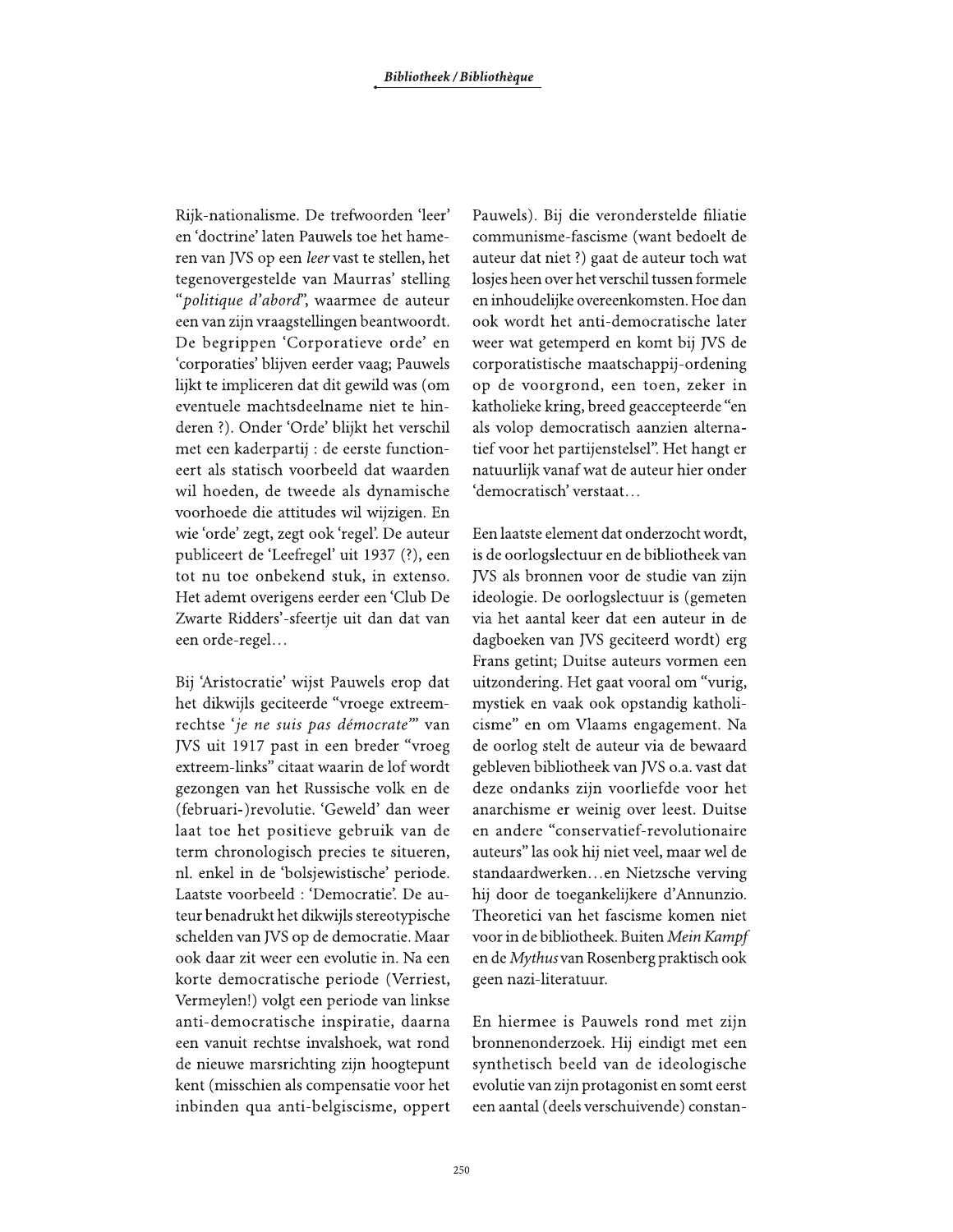ten op. Er is de persoonlijkheidsstructuur van JVS. Het is duidelijk dat deze een vrij getormenteerd personage met een quasi opzettelijk onbereikbaar ideaal was en bleef. Er is het katholicisme, het nationalisme, de omwentelingsdrift, het sociaal engagement, het geboortedorp. Er is ook, en dat wordt als nieuw benadrukt door de auteur, hèt romantisch voorbeeld van JVS : Carlyle, met zijn m.i. tot in het absurde opgeblazen aanbidding van grote mannen. Buiten die constanten evolueren de begrippen en dus ook de ideologie. Om deze evoluties, die inderdaad zoals de auteur stelt "enige duizeligheid" achterlaten, te vatten wijst hij op enkele gangbare verklaringsmodellen en stelt een eigen hypothese voor.

JVS als katholiek verklaart lang niet alles. JVS van volksnationalist naar staatsnationalist: eigenlijk onjuist zegt Pauwels, want een historisch en geopolitiek beargumenteerd nationalisme is niet noodzakelijk staatsnationalisme. JVS als maurrasiaan: neen, want JVS was helemaal geen positivistische 'witte jacobijn' van het "politique d'abord" als Maurras. Minder overtuigend lijken een aantal argumenten van de auteur om het fascisme niet als verklaringsmodel te gebruiken. Zo stelt hij dat het begrip fascisme "wetenschappelijke rigueur" mist omdat bv. in een deel van de fascisme-literatuur "alle conservatieven" en zelfs alle "niet-communisten" tot het fascisme worden gerekend. Dat is een grove vereenvoudiging en, wat de recentere fascisme-studies betreft, zelfs manifest onjuist.

Wat er ook van zij, de hypothese van de auteur is de "conservatieve revolutie" als verklaringsmodel. Zwaartepunt vormt hier het redden van waarden en gemeenschappen, in absolute oppositie tot de bestaande maatschappij. Bij JVS kan daarin een nationaal-revolutionaire (de "zuiverende storm", de natie, de beweging) fase onderscheiden worden, overgaand in een Völkische fase (zoektocht naar de 'oorsprong', het volk, de taal) die mits een fascistische periode (dan toch!) op haar beurt uitmondt in een definitieve jongconservatieve richting (zoektocht naar de 'traditionele vorm', het rijk, de orde). Men kan zich echter afvragen waar het "heidense" aspect, zo belangrijk in de conservatieve revolutie, bij de katholiek IVS blijft. Dat betekent zelfs binnen de logica van dit verklaringsmodel toch een serieuze kanttekening bij de hypothese van de auteur.

Hier eindigt die overigens zijn betoog, en dit zonder feed-back naar de biografie van JVS. Wat de structuur van het werk betreft, plaatst zich hier een van mijn hoofdbezwaren. In plaats van in het biografisch gedeelte af en toe vooruit te lopen op het tweede deel, ware het m.i. beter geweest éérst de evolutie van de begrippen te bestuderen en dat dan te integreren in een 'nieuwe' biografie die dan veel duidelijker een meerwaarde zou gekregen hebben. Ook zijn theoretische conclusie, zoals Pauwels zelf schrijft gebaseerd op het werk van Armin Mohler over de Conservatieve revolutie uit...1949, voldoet mij toch niet. Ik heb de indruk dat een aantal belangrijke jongere theoretische werken over fascisme hier over het hoofd werden gezien. M.i. concludeert Pauwels dan ook wat al te vlug dat "de dubbelzinnige sympathie die JVS (tussen 1927 en 1934) voor het fascisme aan de dag legde" en zijn latere distantiëring ervan, het fascisme als